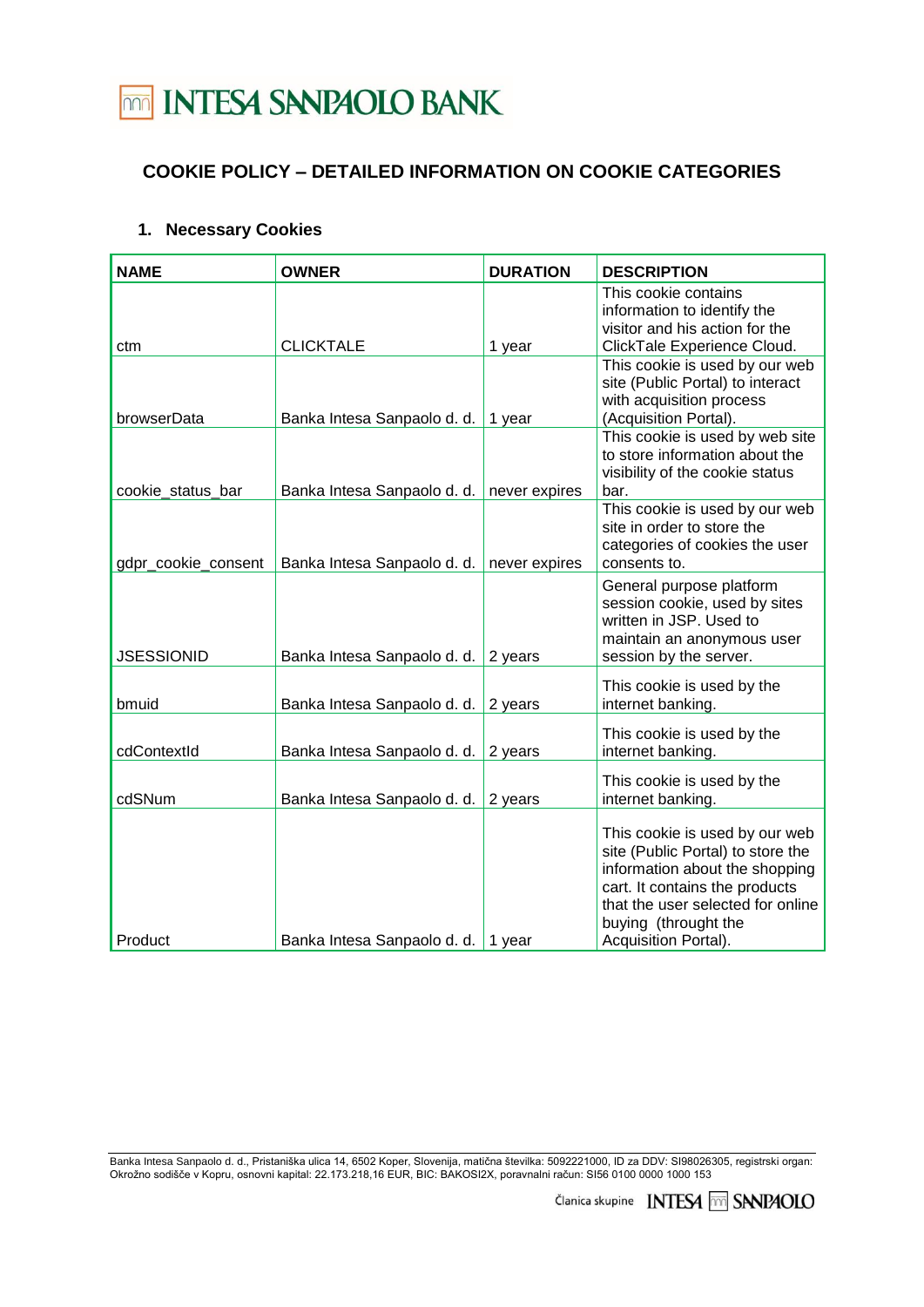# 

### **2. Features Cookies**

| <b>NAME</b>      | <b>OWNER</b>                | <b>DURATION</b>       | <b>DESCRIPTION</b>                                                                                                 |
|------------------|-----------------------------|-----------------------|--------------------------------------------------------------------------------------------------------------------|
| fontsizesite     | Banka Intesa Sanpaolo d. d. | vear                  | This cookie is used to store the<br>font size for accessibility<br>feature.                                        |
| highcontrast     | Banka Intesa Sanpaolo d. d. | 1 vear                | This cookie is used to store<br>high contrast information for<br>accessibility feature.                            |
| content_adaptive | Banka Intesa Sanpaolo d. d. | variable<br>duratiton | This cookie is used by Public<br>Portal to store information<br>about variant of pages to show<br>returning users. |

#### **3. Marketing and statistic Cookies**

| <b>NAME</b> | <b>OWNER</b>     | <b>DURATION</b> | <b>DESCRIPTION</b>                                                                                                                                                                                                                                                                                                                                                                                                                               |
|-------------|------------------|-----------------|--------------------------------------------------------------------------------------------------------------------------------------------------------------------------------------------------------------------------------------------------------------------------------------------------------------------------------------------------------------------------------------------------------------------------------------------------|
| CT Data     | <b>CLICKTALE</b> | 1 year          | The CT Data cookie is used<br>to count the number of<br>pageviews or visits of the<br>anonymous visitor for the<br>purpose of enabling the<br>ClickTale software to track the<br>number of pageviews or visits<br>a visitor made on website.                                                                                                                                                                                                     |
| CT RS       | <b>CLICKTALE</b> | 1 year          | This cookie is used to indicate<br>whether a user is being<br>recorded and by what reason<br>(Random, Enhanced, Forced,<br>ETR).                                                                                                                                                                                                                                                                                                                 |
| ga          | <b>GOOGLE</b>    | 2 years         | This cookie is asssociated with<br><b>Google Universal Analytics -</b><br>which is a significant update to<br>Google's more commonly used<br>analytics service. This cookie is<br>used to distinguish unique<br>users by assigning a randomly<br>generated number as a client<br>identifier. It is included in each<br>page request in a site and used<br>to calculate visitor, session and<br>campaign data for the sites<br>analytics reports. |
|             |                  |                 | This cookie is asssociated with                                                                                                                                                                                                                                                                                                                                                                                                                  |
| gid         | <b>GOOGLE</b>    | 1 day           | Google Universal Analytics. It<br>stores and updates a unique<br>value for each page visited.                                                                                                                                                                                                                                                                                                                                                    |

Banka Intesa Sanpaolo d. d., Pristaniška ulica 14, 6502 Koper, Slovenija, matična številka: 5092221000, ID za DDV: SI98026305, registrski organ: Okrožno sodišče v Kopru, osnovni kapital: 22.173.218,16 EUR, BIC: BAKOSI2X, poravnalni račun: SI56 0100 0000 1000 153